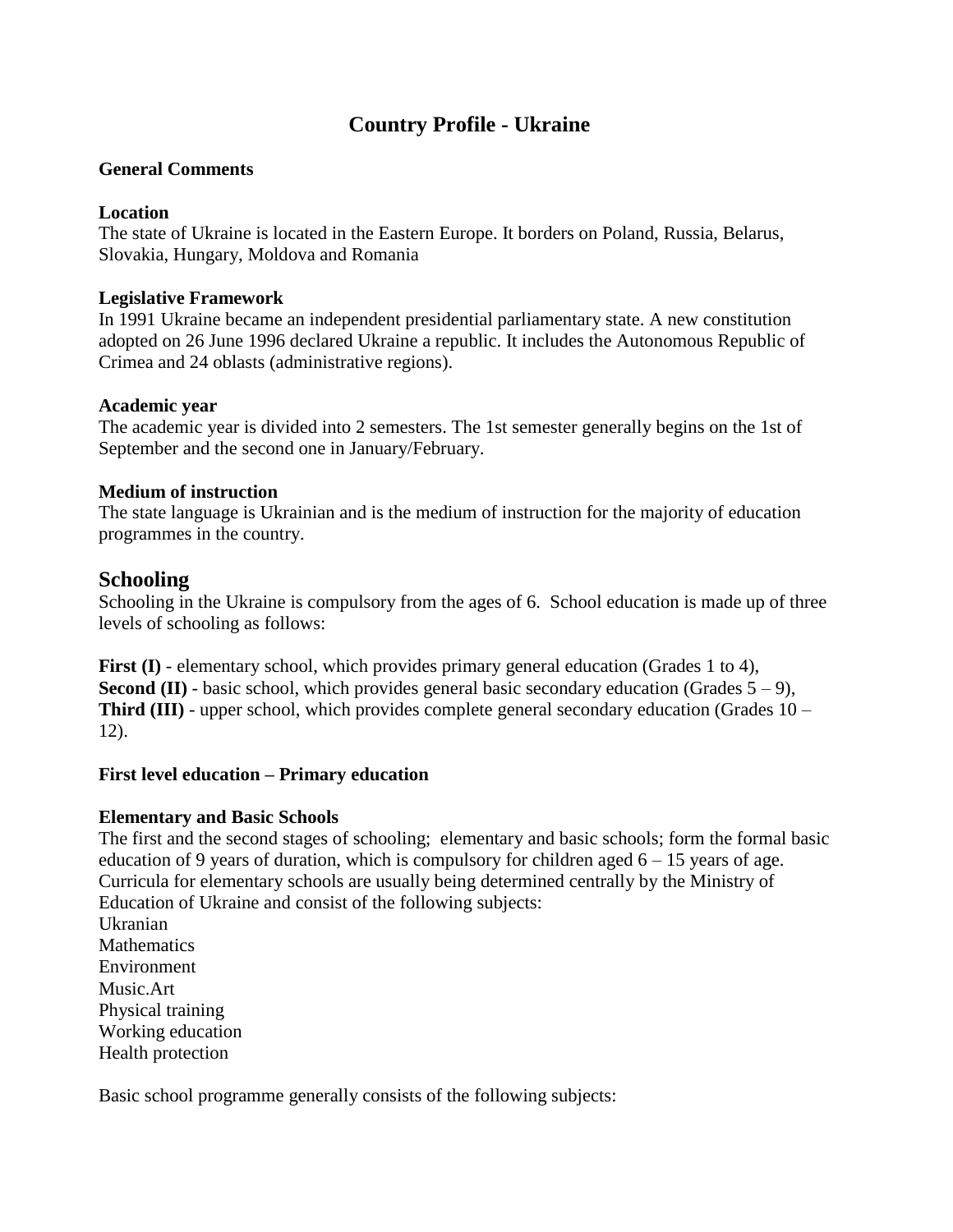Ukranian Language Ukranian Literature Foreign literature Foreign language **Mathematics** History of Ukraine World History Science of Law Geography Environment/Nature study Biology Physics **Chemistry** Music. Art Physical Education Working Education Health Protection

At the end of Grade 9 pupils take examinations, and those who are successful are granted the *Svidotstvo pro Nepovnu Seredniu Zagal'nu Osvitu* (Certificate of Incomplete Secondary Education). Students who hold this qualification are entitled to continue on to senior secondary school education.

## **Second level education – Post-Primary education**

After completing the first two levels of education (Grade 9) pupils may continue their education at senior secondary school or at a vocational school. The majority completing Grade 9 go on to senior secondary school. Since 1991, several types of school have been offering senior secondary education including gymnasiums and lyceums.

#### **Gymnasiums and lyceums**

These are regarded as the most prestigious schools and are usually specialised. They admit students on a competitive basis and offer advanced training in their specialism (e.g. physical and mathematical lyceums, art gymnasiums, etc.). There are also schools of mixed type known as school-gymnasium or school-lyceum in which only the senior grades (level three) offer advanced level schooling. Individual schools design their own working syllabus, based on ministry guidelines, and have direct control over about one-quarter of the total teaching time. On completion of this period of study, pupils sit for the *Atestat pro Povnu Zagal'nu Sersdniu Osvitu* (Certificate of Complete General Secondary Education), which gives access to university and other higher education institutions.

## **Higher Education**

Higher education in Ukraine is provided via higher education institutions such as vocational schools, colleges, institutes, conservatories, academies and universities. Providers of higher education consist of public and private institutions, however the majority are public institutions. Higher education is centrally administered by the Department of Education. Non-public higher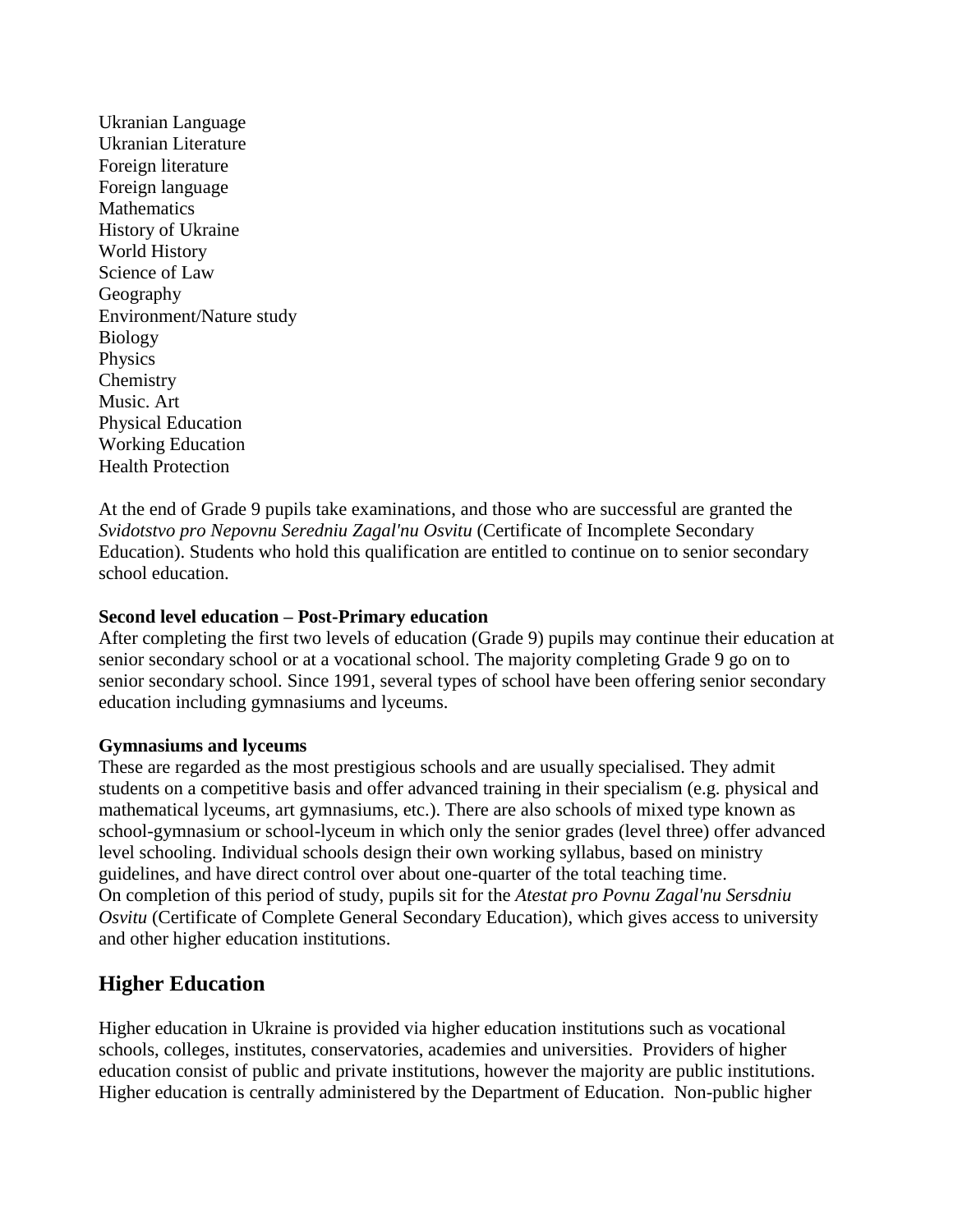education institutions are legally acknowledged and controlled by the state through licensing mechanisms and accreditation.

According to the "Law on Education" of Ukraine the higher educational institutions' status the following 4 levels of accreditation are set:

**Level I** - vocational schools and others equaled to them;

Level II - technical secondary schools and colleges;

**Level III, IV** - universities, academies, institutes, conservatories.

The levels of accreditation represent the hierarchy of degrees according to the qualification of graduates (levels of proficiency). There are: Junior Specialist, Bachelor, Specialist and Master.

**Junior Specialist -** *Dyplom Molodshoga* **(Level I)** – Programmes leading to Junior Specialist awards are provided in vocational schools for a period of 2 to 4 years, often 3 years. Entry is on the basis of successful completion of full comprehensive secondary education.

**Bachelor -** *Dyplom Bakalavra* (Level II) – The entry requirement to a Bachelor programme is a certificate of completed secondary education. Bachelor programmes are delivered by colleges, graduates have attained a profound general cultural education, fundamental and professional skills and knowledge to cope with typical professional tasks in a certain branch of national economy, science, engineering, culture or arts. The programme leading to the Bachelor award generally lasts 4 years. Entry is on the basis of successful completion of full comprehensive secondary education.

**Specialist -** *Dyplom Spetsialista* **(Level III, IV)** – Graduates of a Bachelor programme may take an additional programme leading to a Specialist award at an institute, conservatory, academy or university. The Specialist diploma provides special skills and knowledge in a particular area of national economy, science, engineering, culture or arts. The programme leading to the Specialist award generally lasts 1 year . Entry is on the basis of a first degree e.g. Junior Specialist or Bachelor qualification.

**Master -** *Dyplom Magistra* **(Level IV)** – A Master qualification may be obtained subsequent to a Bachelor or Specialist qualification. Graduates get profound special skills and knowledge of innovative character, have primary experience to use it and are able to produce new ideas to cope with professional tasks in certain branch of national economy, science, engineering, culture or arts. The educational program is to provide a graduate with knowledge and habits in teaching and research activity. The programme leading to the Master award generally lasts 1 year. Entry is on the basis of successful completion of a Bachelor Degree.

Level I and II institutions are similar to further education and vocational schools in Ireland. The offer programmes to school leavers leading to the qualification of Junior Specialist. Levels III and IV are comparable to higher education institutions in Ireland.

The Ukraine's State higher education system includes 940 higher education institutions, 806 of which are public and 134 which are private. A list of recognised higher education institutions is available at<http://www.education.gov.ua/pls/edu/educ.hei.eng>

## **Quality Assurance System**